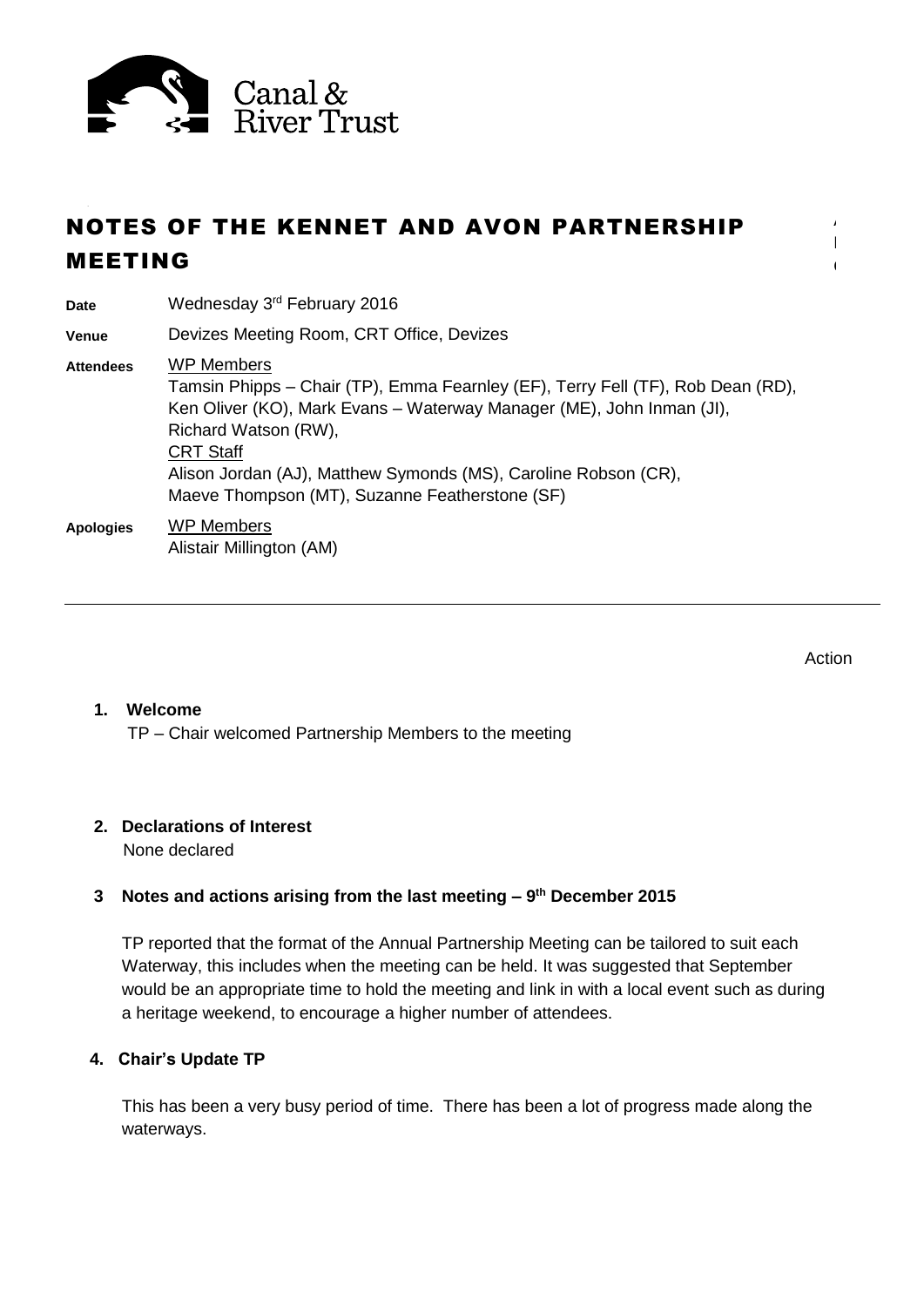In addition the 11 Partnership Chairs have requested the opportunity to have time to get together as the value of sharing our experience as chairs, both with each other and with the Trust is enormous. These are very valuable meetings and a very welcome opportunity to share ideas.

The second of these meetings took place on 1st February and covered such matters as

- Sharing and Communication between Chairs all agreed that we would benefit from having the opportunity to share knowledge and experience with each other and that the collective identification of issues and ideas would be of benefit to the Trust. This would therefore be improving the value the Trust derives from partnerships.
- Sharing project ideas and developments Examples quoted were Green Flag and health related projects.
- Partnerships' Make-up and Capacity
- Community Engagement
- CRT PR
- Integrated plan for the whole waterway territory -
- Green Flag following success in Manchester and Pennines what can we learn about how to approach securing Green Flag status?
- Health Projects
- Property and property management
- Working with businesses this was another topic identified where knowledge and experience could usefully be shared between chairs.
- APM formats

The next meeting of the Chars is due to be held in March.

## **5. Waterway Managers Update – Volunteering, Customer Operations, Development and Engagement updates**

#### **Mark Evans Waterway Manager**

ME is attending a meeting in Exeter with the local council on Thursday  $4<sup>th</sup>$  February to discuss Canal & River [Internal Governance](http://gateway/Standards/Pages/InternalGovernanceFramework.aspx) Framework.

 Plans for the Bath Boathouse are moving with the help of an appointed consultant who is preparing a Business Plan for the project – consulting with stakeholders and looking into the options for its usage. First draft to be available by  $5<sup>th</sup>$  February. It is anticipated that BaNES will start work on the restoration within the coming weeks. Heads of Terms to be drawn up.

The impact of the floods means that dredging programme has been affected. The Long Pound

will still be in the financial year (16/17) as planned, but Crofton maybe deferred.

ME reported that there is funding for a separate Business Plan for Bridgwater & Taunton. There will be a consultant either external or internal appointed to head up this work.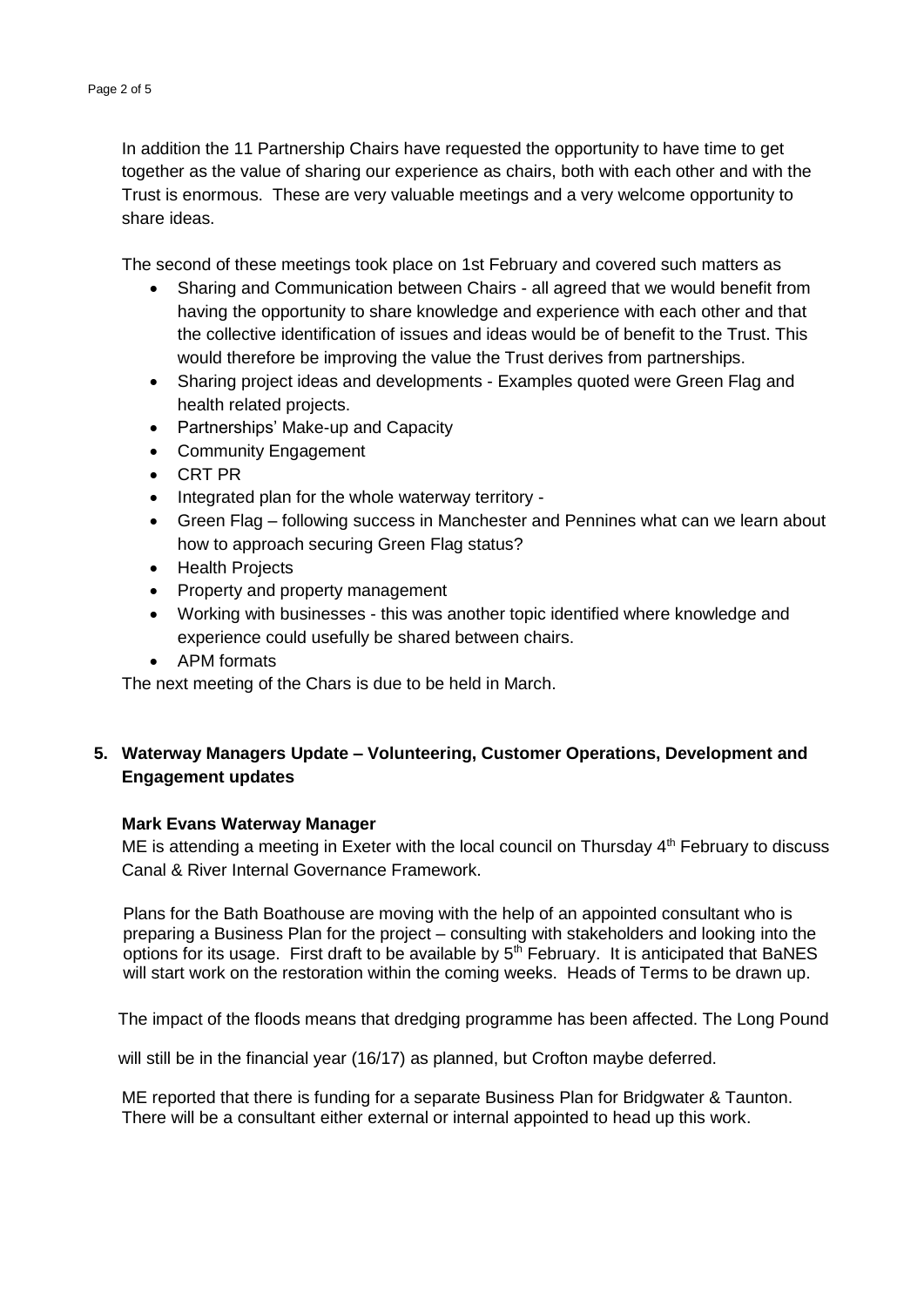Canal & River Trust and Help for Heroes have come together for the first time with an ambitious plan to change the lives of ex-servicemen and women through a programme of canal restoration, transforming waterways across England in the process.

The project will train ex-servicemen or women with an accredited qualification as they recruit volunteers to help transform the waterways. Around 200,000 local people will be involved through events, walks, education programmes and other activities. The UK's canals and heroic veterans are the winners in People's Postcode Lottery's 'Dream Work is planned t be undertaken locally and also linked in with the Wilts and Berks restoration

#### **Steve Manzi Volunteer Development Co-ordinator**

K&A volunteer KPI's for Q3 100%.

 Volunteer lock keeper recruitment has started, we will have five locations this year Bath, Bradford-on-Avon, Caen Hill, Crofton and Newbury.

 At Newbury, which is a new location this year, VLK's also be trained to operate West Mills Swing Bridge.

## **Dale Marshall Customer Operations Manager**

N growing number of volunteers and the tasks they carry out for us. This will mean a small change O We have secured a budget from April 2016 to employ a Team Leader to help manage our to the team structure.

 $\mathbf{I}$  is used by  $\mathbf{I}$ The new team leader will report directly to Max Ward. Mark Betson Team Leader on the B&T will report directly to DM

Avoncliff water point - Wessex Water have installed the fresh water supply to within 4m of the planned location for the new water point. We are awaiting Vinci installing the last section and the water point itself. We will be using a cast Iron water point from the farm yard, which will be more in keeping from a heritage point of view.

Two volunteer project managers have been appointed to take on responsibility for Jubilee woodland. Chris Edwards and Chris Hartley will be joining us in early February, working 1 or 2 days per week

Post-Christmas winter stoppages at Seend Wharf Bridge, Lock 21, West Mills Swing Bridge, Garston Lock, Picketsfield Lock & Sheffield lock are all in progress and largely on schedule for completion on the published dates.

#### **Caroline Robson Development & Engagement Manager**

**Share the Space** will be relaunched in April, with a national week of action. All waterways have been asked to prepare a plan of events for the year. In line with data showing where the highest number of incidences/collisions occur, we will hold events at Caen Hill, West Mills,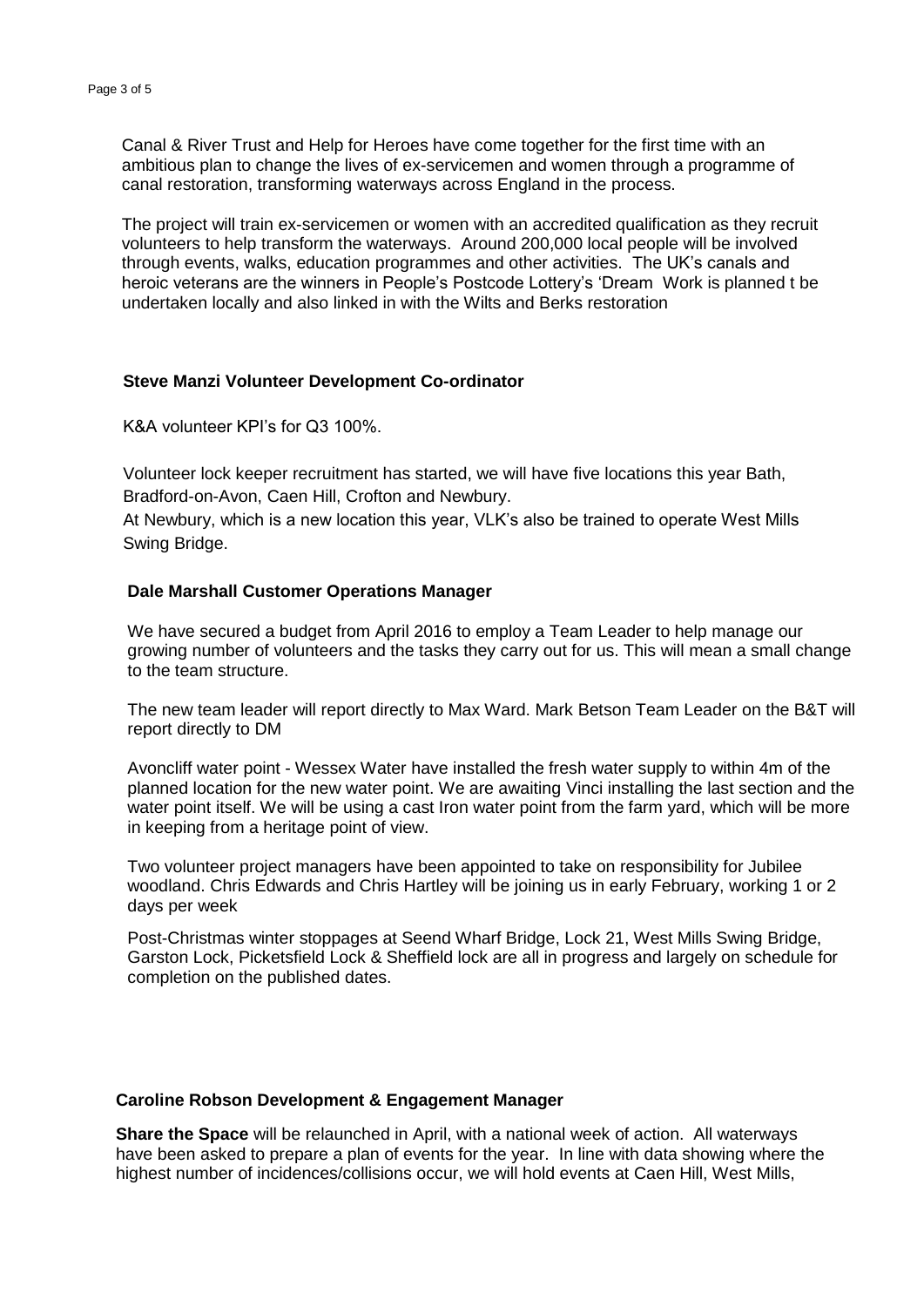Bathampton and Bradford on Avon. To support the campaign, new 'maplets' (pocket size fold out maps and Share the Space messaging are being designed for all the waterways.

Plans for Jubilee woodland continue with the help of TCV(The Conservation Volunteers) and Wiltshire Wildlife Trust (WWT). Thanks to all who gave time to the recent planting event. Funding will help with restocking, management and creation of the pond. In addition, we will work with WWT to create a community garden, complete with raised beds, an orchard and new signage.

The Heritage Trail from Bath to Bradford on Avon is set to complete by the end of the financial year. The trail includes new interpretation and leaflet – which follows on from the first of our heritage trails which began in Bath. Artwork for a new six panel interpretation board at Aldermaston has been received and is being finalised. The next set of boards will be at Kintbury, before undertaking a review of signage requirements for the entire waterway.

#### **6. Three year plan review**

Please refer to action plan attached.

## **7. Open Day 21st February Sheffield Lock CR**

Sheffield Lock Open Day is taking place on Sunday 21st February, between 10am-3pm. Roles include meet and greet, talking to the public about the site and its history, helping with refreshments, and assisting the Explorers (education) team with craft activities and general stewarding.

## **8. Review of the Kennet & Avon Facilities MS**

A national campaign is being carried out to review the facilities (Elsan points and pump outs). The first phase will be ascertain a correct list of the facilities along the canal across the country. The second phase will be to evaluate if the standard of services is met on the waterways and to fill in where additional facilities are required. MS to send further information on the above project to EF

# **9. Welcome Boat update JI**

JI invited members to visit the boat after the meeting.

The Welcome Station Boat is now on Caen Hill Flight. We have secured a donation of ash veneered plywood and a kitchen unit from Camberg Devizes. The roof is in the process of being lined and the structure is in place for the studded walls. The boat is currently having electrics installed by CRT staff from Gloucester. The electricians have fitted the lights and plug sockets. So far work has started on the bulkheads around the toilet and steps down into the boat.

The boat has a full business licence and the expected finish time for the works on the boat is around Easter time.